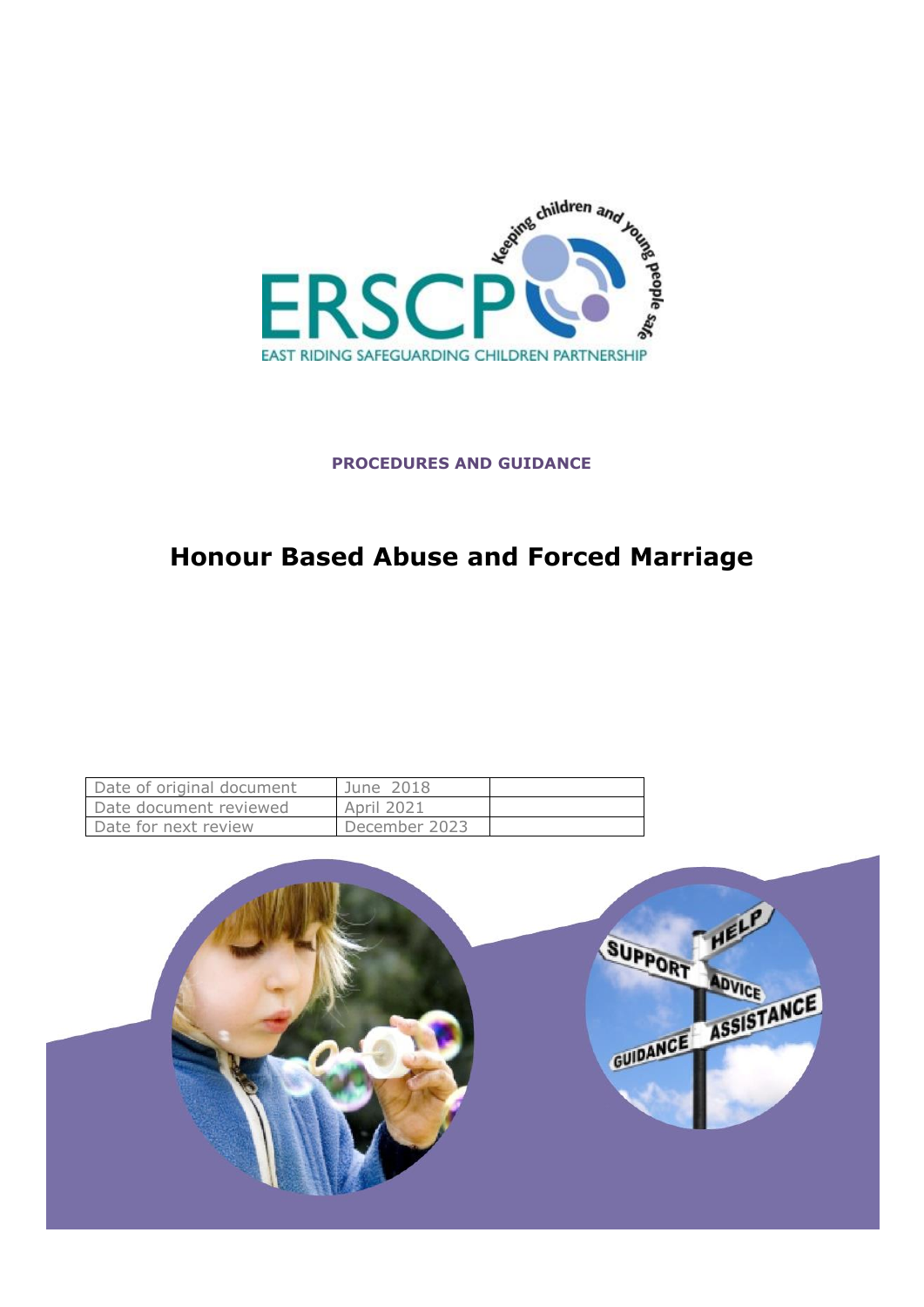## **1. RECOGNITION**

A child who is at risk of Honour Based Abuse or forced marriage is at significant risk of physical harm (including being murdered) and/or neglect, and may also suffer significant harm through the threat of violence or witnessing violence directed towards a sibling or other family member. Significant harm is defined as a situation where a child is likely to suffer a degree of physical harm which is such that it requires a compulsory intervention by child protection agencies into the life of the child and their family.

Honour Based Abuse and or forced marriage cuts across all cultures and communities, and cases encountered in the UK have involved families from Turkish, Kurdish, Afghani, South Asian, African, Middle Eastern, South and Eastern European communities.

Murders in the name of 'so-called honour' are often the culmination of a series of events over a period of time and are planned. There tends to be a degree of premeditation, family conspiracy and a belief that the victim deserved to die. Incidents which may precede a murder include:

- Physical abuse;
	- Emotional abuse, including:
		- o house arrest and excessive restrictions;
		- o denial or access to the telephone, internet, passport and friends;
		- o threats to kill;
		- $\circ$  Pressure to go abroad. Victims are sometimes persuaded to return to their country of origin under false pretences, when in fact the intention could be to kill them.

Children sometimes truant from school to obtain relief from being policed at home by relatives. They can feel isolated from their family and social networks and become depressed, which can on some occasions lead to self-harm or suicide.

Families may feel shame long after the incident that brought about dishonour occurred, and therefore the risk of harm to a child can persist. This means that the young person's new boy/girlfriend, baby (if pregnancy caused the family to feel 'shame'), associates or siblings may be at risk of harm.

#### **2. DISCLOSURE AND RESPONSE**

When receiving a disclosure from a child, professionals should recognize the seriousness/immediacy of the risk of harm. For a child to report to any agency that they have fears of Honour Based Abuse or forced marriage in respect of themselves or a family member requires a lot of courage, and trust that the professional /agency they disclose to will respond appropriately. Specifically, under no circumstances should the agency allow the child's family or social network to find out about the disclosure, so as not to put the child at further risk of harm.

Authorities in some countries may support the practice of Honour Based Abuse or forced marriage and the child may be concerned that other agencies share this view, or that they will be returned to their family. The child may be carrying guilt about their rejection of culture/family expectations. Furthermore, their immigration status may be dependent on their family, which could be used to dissuade them from seeking assistance.

Where a child discloses fear of Honour Based Abuse or forced marriage, professionals in all agencies should respond by:

- Seeing the child immediately in a secure and private place;
- Seeing the child on their own;
- Explaining to the child the limits of confidentiality;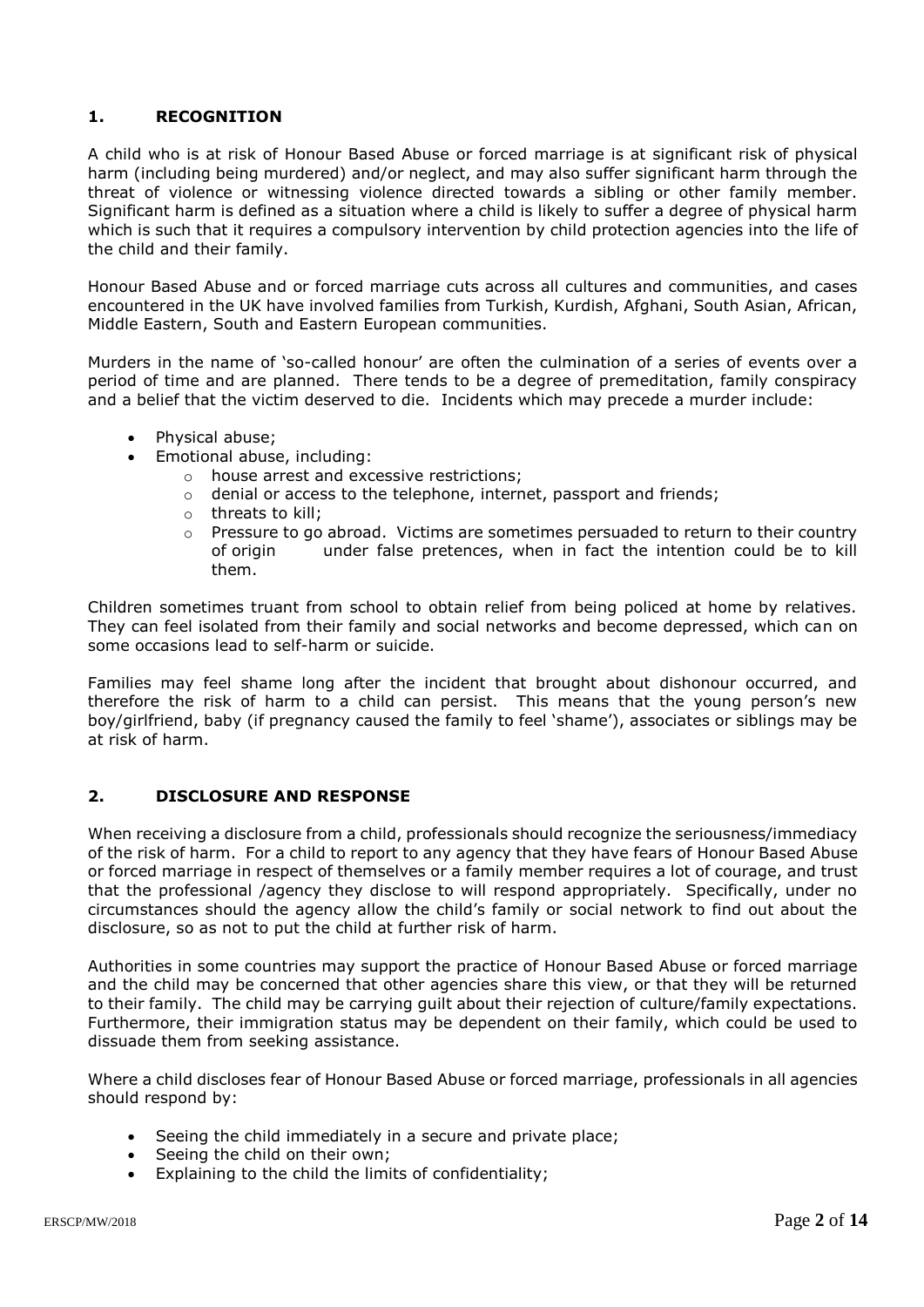- Asking direct questions to gather enough information to make a referral to Local Authority Children's Social Care and the Police, including recording the child's wishes;
- Encouraging and/or helping the child to complete a personal risk assessment;
- Developing an emergency safety plan with the child;
- Agreeing a means of discreet future contact with the child;
- Explaining that a referral to Local Authority Children's Social Work Service and the Police will be made;
- Record all discussions and decisions (including rationale if no decision is made to refer to the Local Authority Children's Social Work Service)

Professionals should not approach the family or community leaders, share any information with them or attempt any form of mediation. In particular, members of the local community should not be used as interpreters.

All multi-agency discussions should recognize the Police responsibility to initiate and undertake a criminal investigation as appropriate. Multi-agency planning should consider the need for providing suitable safe accommodation for the child, as appropriate.

If a child is taken abroad, the Foreign and Commonwealth Office may assist in repatriating them to the UK.

## **3. HONOUR BASED ABUSE (HBA)**

Honour Based Abuse (HBA) is a crime or incident committed to protect or defend the honour of a family and/or community. HBV does not cover one specific crime; it generally occurs in domestic settings and can involve a range of offending behaviours which are used against individuals, families or other social groups to control and protect perceived cultural / religious beliefs and honour.

HBA may include murder, fear of or actual forced marriage, controlling sexual activity, domestic violence and abuse (including psychological, physical, sexual, financial or emotional), child abuse, rape, kidnapping, false imprisonment, assault, harassment and forced abortion. This list is not exhaustive. These crimes cut across all cultures, nationalities, faith groups and communities. They transcend national and international boundaries; they are violations of human rights and there is no 'honour' in the commission of them. Offences of Honour Based Abuse are prosecuted under the specific offence committed e.g. common assault, grievous bodily harm, harassment, kidnap, rape and murder.

#### **When does Honour Based Abuse Occur?**

HBV may occur when the perpetrator(s) perceive that a person (or persons) has shamed the family or community by breaking an honour code. The violence used can include planning, premeditation and family or community conspiracy; often the belief held is that the victim(s) is 'deserving' of the punishment.

Honour Based Abuse can often be a form of domestic and / or sexual violence. The Home Office definition of domestic violence and abuse (2013), which Honour Based Abuse is related to, now applies to young people aged 16 years and over. All offences against children and young people under 18 are Child Protection concerns. See [https://www.gov.uk/guidance/domestic-violence-and](https://www.gov.uk/guidance/domestic-violence-and-abuse)[abuse](https://www.gov.uk/guidance/domestic-violence-and-abuse)

#### **Honour/ Izzat**

Honour Based Abuse is perpetrated for a number of reasons. These include:

- 'Izzat' (an Urdu word which means protecting family honour or reputation);
- To control un-wanted behaviour and sexuality (including perceived promiscuity or being lesbian, gay, bisexual or Transgender);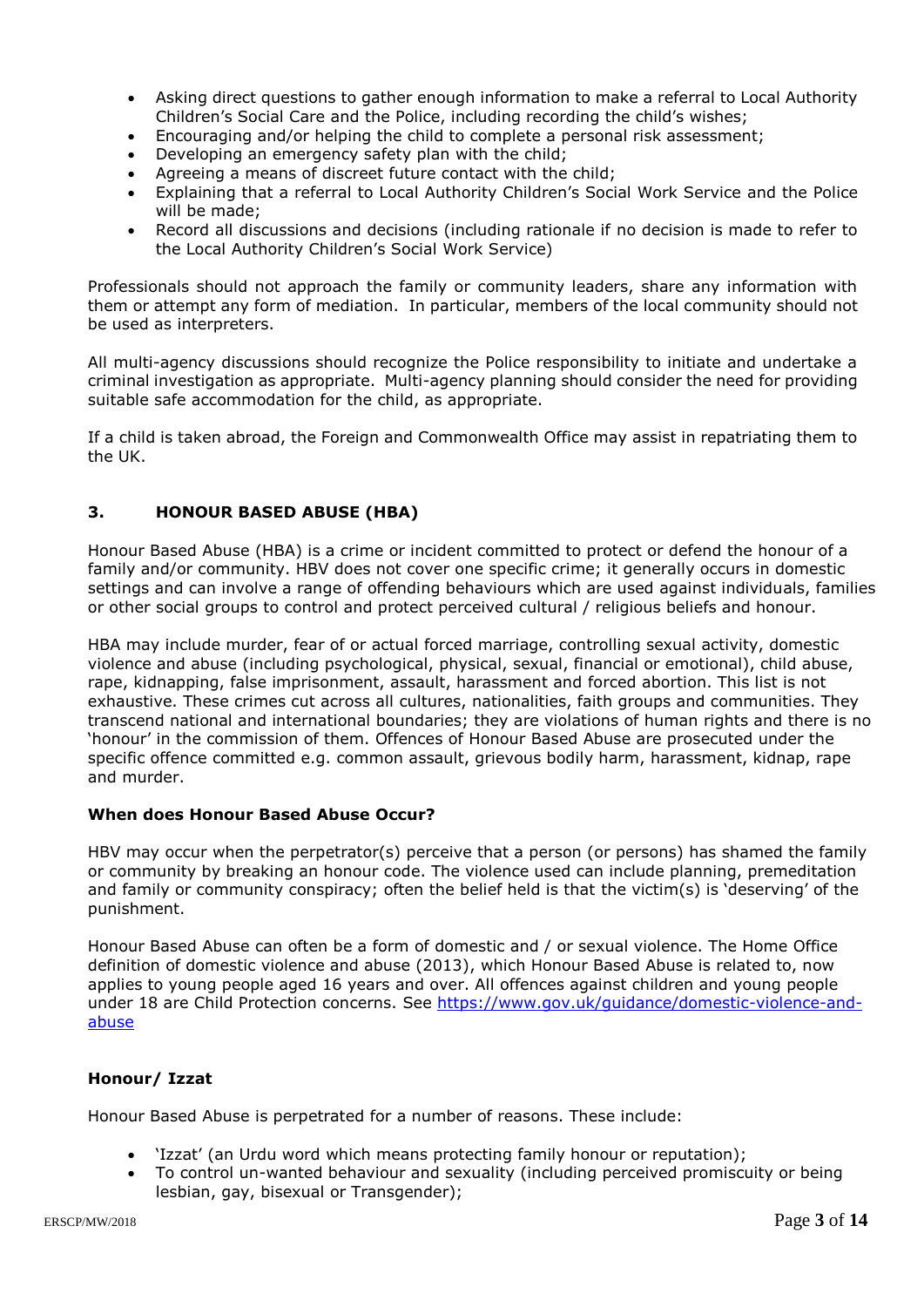- As a response to family, community or peer group pressure;
- Strengthening family links:
- Protecting perceived cultural and/or religious ideals (misguided or dated);
- Retaining wealth, property or land within the family;
- Preventing unsuitable relationships;
- Assisting claims for residence and citizenship in the UK;
- Perceived immoral behaviour including:
- Inappropriate make-up or dress;
- Possession and / or use of a mobile telephone;
- Kissing or showing other forms of intimacy in public;
- Rejecting a forced marriage;
- Being a victim of rape or other serious sexual assault;
- Inter-faith relationships;
- Seeking a divorce.

This could occur through:

- Defying parental authority;
- Becoming 'westernised' in style of clothes, make-up, behaviour and attitudes;
- Women having sex, relationships and/or pregnancy outside of marriage;
- Use of drugs; alcohol, or cigarettes;
- Gossip family honour can be damaged by rumour and gossip that is not true but believed to be true by other members of the community;
- Leaving a spouse or seeking a divorce;
- Having a boyfriend / girlfriend; and
- Wishing to marry outside of faith.

Children and young people can be victims of Honour Based Abuse either directly or indirectly. The consequences for the victim include:

- Ostracism / disownment of the victim by their family and community;
- Physical / emotional abuse of the victim by family members, spouse and in laws;
- Restriction of freedom/loss of independence for the victim;
- Isolation from their family and community, but also being on 'house arrest' or kept from seeing friends;
- Internalisation of guilt / shame by the victim and feeling conflicted for not wanting the marriage but also not wanting to hurt or shame their family;
- Forced marriage (see Forced Marriage Procedure)
- Murder;
- Being sent (or threatened) to live elsewhere, either in the UK or overseas.

Notions of honour framed within culture and religion are used for justification of primarily (but not always) male violence against women and children. Honour Based Abuse involving children means that they are at significant risk of actual physical harm, neglect and emotional harm through the threat of, or witnessing violence. Families may feel shame long after the incident that brought about 'dishonour' occurred; **therefore the risk of serious harm to a child can persist**.

Crimes committed in the name of 'honour' include threatening behaviour, violence or abuse (psychological, physical, sexual, financial or emotional). As specific offences they may include common assault, inflicting Grievous Bodily Harm, harassment, kidnap, rape, threats to kill or murder. Additionally, honour based crimes could include:

- Attempted murder;
- Manslaughter:
- Procuring an abortion;
- Encouraging or assisting suicide;
- Conspiracy to murder:
- Conspiracy to commit a variety of assaults.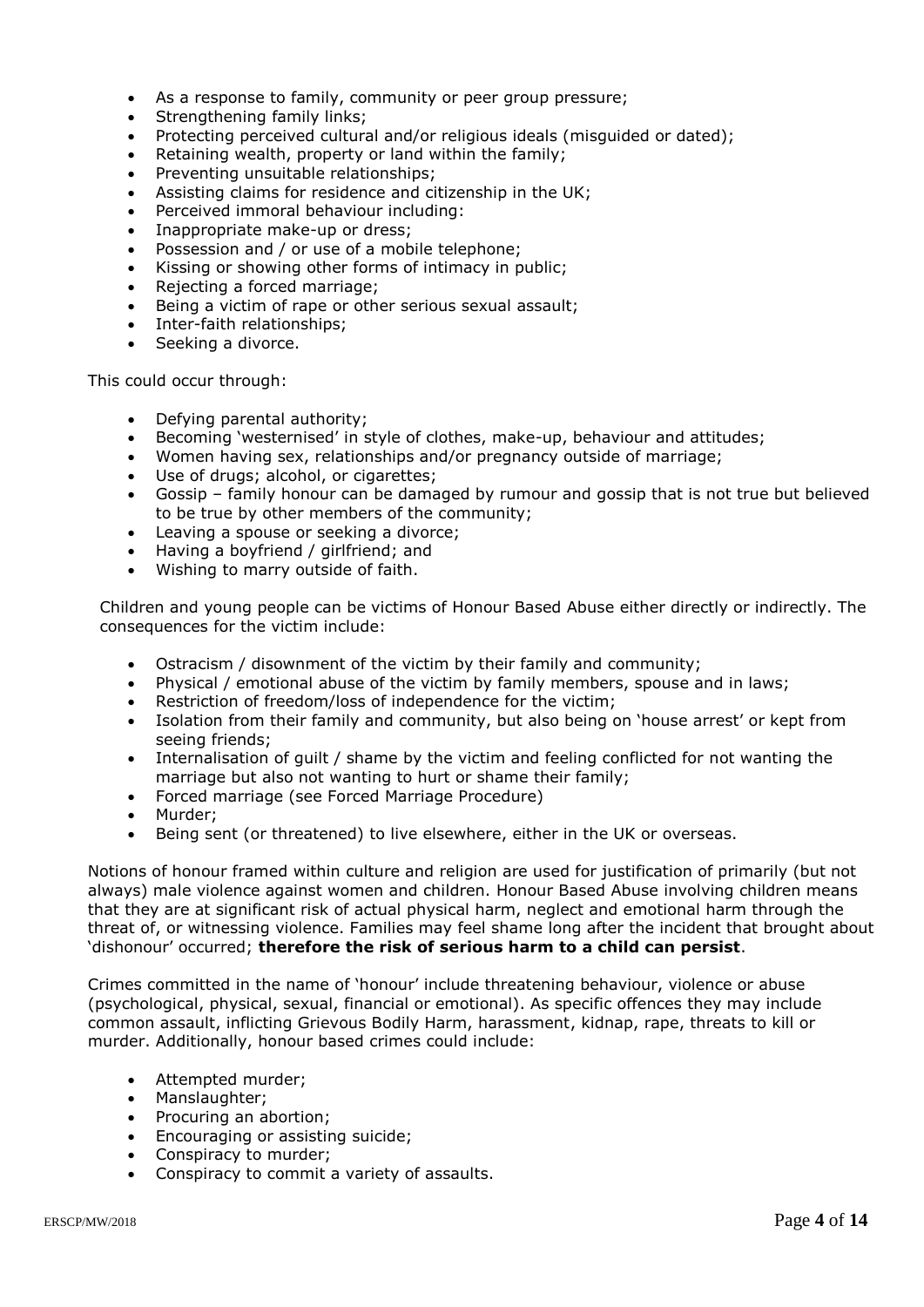## **Impact on Children and Young People**

Isolation is one of the biggest problems facing those trapped in, or under threat of violence. Many children or young people who face violence will not even discuss their worries with their friends for fear their families may find out.

Children and young people in this situation can display a wide range of behaviours indicative to any level of abuse and neglect. Practitioners should make themselves aware of the potential indicators related to experiencing Honour Based Abuse directly or indirectly. These include:

- Children may go missing (from home and school) in an attempt to keep themselves safe;
- Children may be restricted in their movements and overly supervised;
- Children might not have access to the internet, mobile phones, and their passport or family members;
- Children might be forced to marry, or forced to live elsewhere;
- Being withdrawn from education by those with Parental Responsibility and /or requests for extended leave;
- Unreasonable financial control, for example confiscation of wages/income.

#### **Responding to Honour Based Abuse or the threat of Honour Based Abuse**

Honour Based Abuse places young people and vulnerable adults at risk of possible physical and emotional harm. Some cases have resulted in the child or young person being murdered. Therefore Honour Based Abuse should be considered as a potential risk factor in any Assessment. All agencies need to be aware of Honour Based Abuse, its likely consequences and the possibility of dealing with the issue.

It is important that staff of all agencies understand the difficulties that children and young people face when living with the threat or consequences of Honour Based Abuse. In addition, they are likely to have no experience of living outside the family and may face rejection and harassment by the family and by the community.

Information or a referral about Honour Based Abuse may be received from the child or young person, from a friend or relative, or from a statutory, voluntary or faith organisation.

#### **What to do**

If a child tells a practitioner about Honour Based Abuse in respect of themselves or another family member, the practitioner should:

- See the child alone in a safe and private place to obtain their wishes, views and feelings and explain confidentiality fully, including the need to share;
- Record carefully; caution is required about how information is recorded and shielded within the organisation to ensure the child's safety; and
- Should NOT make contact with the family or community leaders, and should not under any circumstances, tell the family or their social network about what the child has said, attempt mediation or use members of the community to interpret on behalf of the child;
- If a child tells a practitioner about honour based abuse, a referral must be made to Children's Social Care in line with the ERSCP Effective Support for Children Guidance.

Children's social work service in partnership with the Police will undertake a Section 47 Enquiry.

#### **If you suspect a child or young person is at immediate risk, professionals should report it to Police, including dialling 999 if appropriate.**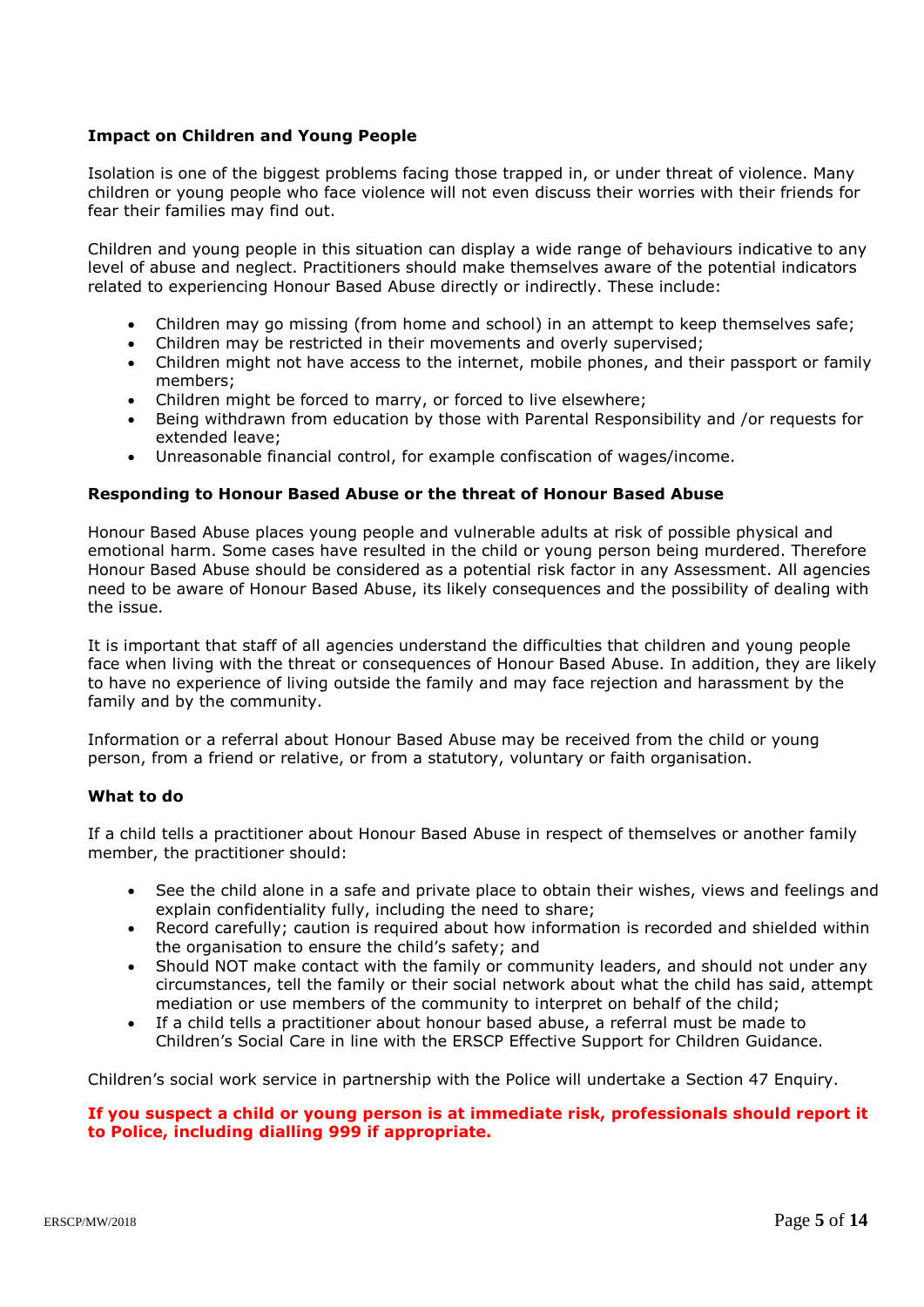## **The Role of the Police**

Although there is no specific criminal offence of "Honour Based Abuse" perpetrators may be prosecuted for a variety of offences, such as force marriage, threatening behaviour, conspiracy, assault, kidnap, abduction, rape and murder.

If the person is under 18, or is an adult identified as at risk the Police will:

- Investigate in line with the National College of Policing Approved Professional Practice guidance: [https://www.app.college.police.uk/app-content/major-investigation-and-public](https://www.app.college.police.uk/app-content/major-investigation-and-public-protection/forced-marriage-and-honour-based-violence/?s=honor+based+abuse+approved+professional+practice)[protection/forced-marriage-and-honour-based](https://www.app.college.police.uk/app-content/major-investigation-and-public-protection/forced-marriage-and-honour-based-violence/?s=honor+based+abuse+approved+professional+practice)[violence/?s=honor+based+abuse+approved+professional+practice](https://www.app.college.police.uk/app-content/major-investigation-and-public-protection/forced-marriage-and-honour-based-violence/?s=honor+based+abuse+approved+professional+practice)
- Inform Children's / Adults Social Care Services;
- Check if the child is the subject of a Child Protection Plan;
- Ensure that an Appropriate Adult and if needed an accredited interpreter is in attendance at all interviews - members of the extended family or community leaders are **not** appropriate in this situation.

## **The Role of Children's Social Care**

Honour Based Abuse places a child / young person at risk of Significant Harm therefore should initially be investigated under Section 47 Enquiries.

When a referral has been received by Children's Social Work Services in relation a child or young person who is suffering or likely to suffer Honour Based Abuse a Strategy Discussion/Meeting must be convened within two working days. This should be chaired by a Team Manager from Children's Social Care Services, and involve Police and health representatives at a minimum, with other professionals from education and specialist based organisations invited. Consideration should also be given to inviting a Legal Advisor.

The strategy meeting / discussion should recognise the Police responsibility to initiate and undertake a criminal investigation as appropriate.

When assessing the risk of harm, a full family history must be taken to consider any abuse or threat of abuse of any other member of the family as well as a secret boy or girlfriend, pregnancy and selfharming.

No contact should be made with the family until there has been an agreed strategy with the Police due to the need to consider the possible protection of the child from abuse / disappearance. Following the strategy meeting / discussion, Children's Social Work Services and the Police should arrange to see the child on his / her own in a secure and private place. Consideration should be given to the professionals allocated to talk with the child, to ensure the child is untroubled when speaking to them.

When talking to the child, an approved and trained interpreter must be used in if the preferred language of the child / young person is not English. Care must be taken when identifying an appropriate interpreter to ensure the safety of the child or young person. Children's Social Work Services must:

- Give the child or young person advice on personal safety;
- Consider the possible need for immediate protection and placement away from the family;
- Discuss with Police any concerns for the safety of any other child or young person and any suspicion that a crime may have been committed.

It should be noted that Honour Based Abuse does not stand alone; it is inexorably linked with domestic abuse and consequently any planning and / or interventions should also fit with existing domestic abuse guidance, policy and procedures.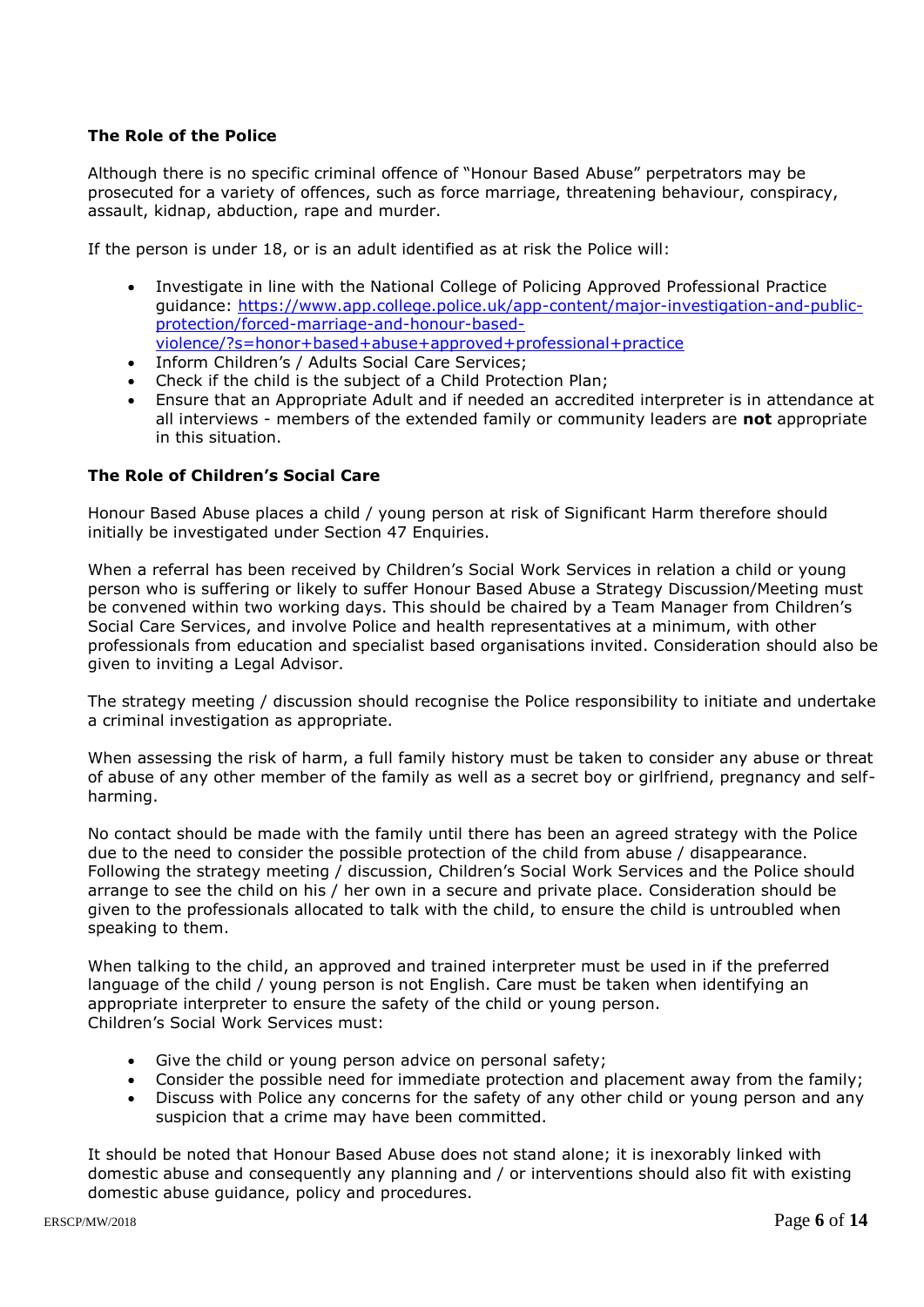**REMEMBER** - Cases involving suspicions of Honour Based Abuse are NOT suitable for a Family Group Conference or a mediation process because of the risk of physical danger and emotional manipulation which the child or young person may experience as a result. Where an Initial Child Protection Conference is convened, great care must be taken to manage information about the whereabouts of the child or young person. The social worker and his / her manager must discuss the arrangements with the Conference Chair and consider whether the family should be present or not, or at the same time as the child or young person, as threats may be made.

## **Information, Record Keeping and Confidentiality**

It is important for Children's Social Work Practitioners to obtain as much information as possible when a child or young person is first referred, as there may not be another opportunity. A record should be taken of the child or young person's immediate personal details and the family details including any information about the need for an interpreter.

Full details of the allegation should be recorded, including details of any threats or hostile actions against the child or young person.

A record should also be made of the details of the person making the initial referral, including contact details and their relationship to the child or young person.

Concerns about acts of violence should not be discussed with the child or young person's family or friends, and / or information should not be shared with other agencies without the express consent of the child or young person, unless it is necessary to protect the child or young person.

The worker must think very carefully about the need to disclose information and to whom it may be disclosed. Disclosure may lead to the child or young person's estrangement from the family and increase the likelihood of the child or young person suffering Significant Harm. If approached, parents may deny that the child or young person is at threat of violence, move the child or young person, expedite any travel arrangements and bring forward any perpetration of violence.

## **All agencies should take particular care to ensure that members of their staff do not:**

- Use family members, friends, neighbours or community leaders as interpreters;
- Send the child or young person back to the family home against their wishes:
- Approach the child or young person's family or friends or others within the child or young person's community without the child or young person's explicit consent;
- Notify the family in advance of enquiries;
- Attempt to mediate between the child or young person and the family except at the child or young person's specific request;
- Breach the child or young person's confidentiality, unless this is necessary to ensure their safety.

When a referral is received, the child or young person should be interviewed in a secure and private place, on her or his own. The child or young person may want to be seen by a person of the same gender, and may also want to talk to someone from her or his own community - or to avoid talking to someone from her or his own community.

When arranging to see the child or young person, thought should be given to where and when this should happen, for example, if the child or young person is coming to an office, consider arranging the appointment out of hours to minimise risks to the safety of the child or young person. The person interviewing the child or young person should:

- Discuss the range of options available to her or him and the possible consequences of each course of action;
- Signpost her or him to an appropriate adviser and / or make the child or young person aware of the right to seek legal advice and representation;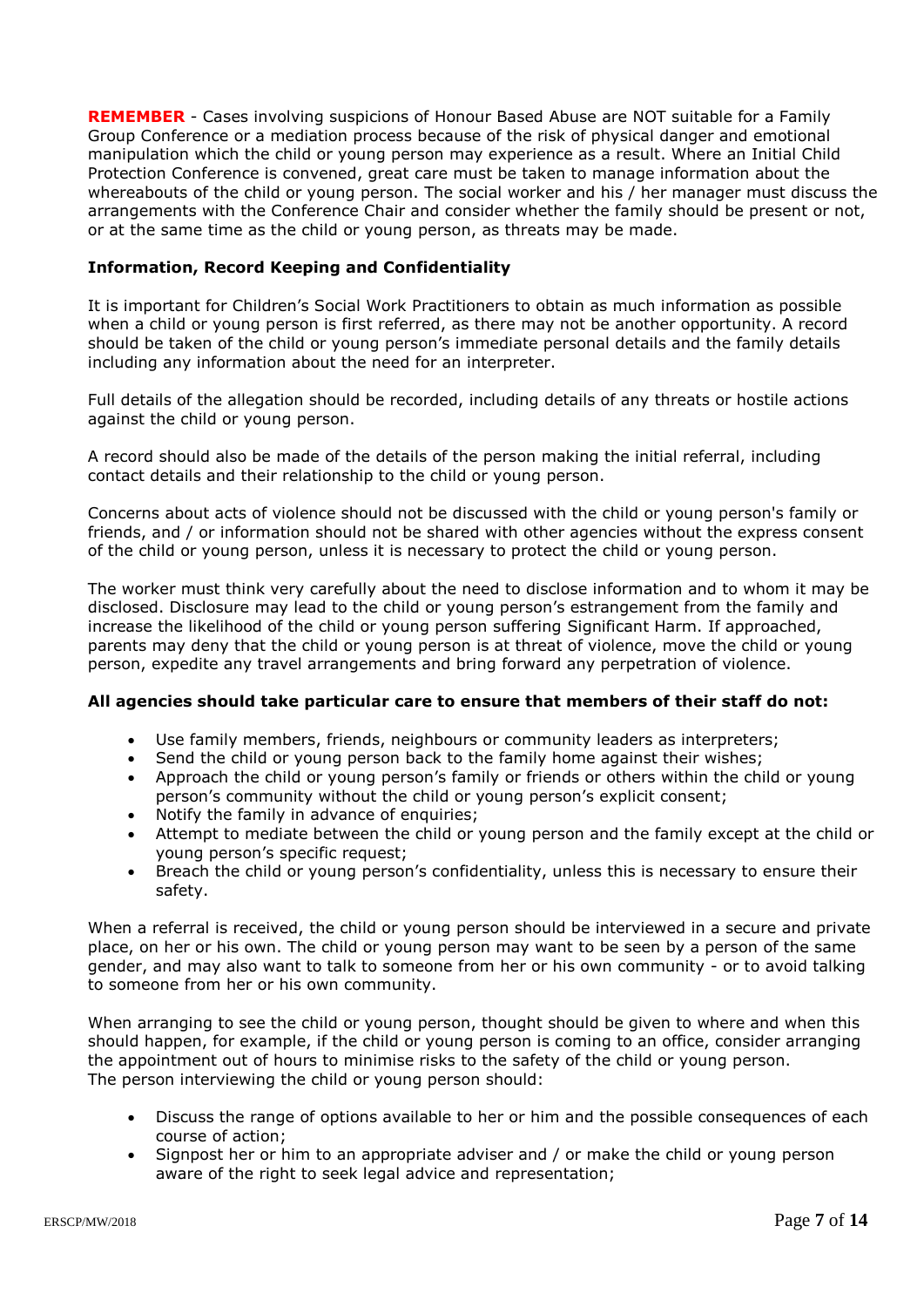Develop a "cover story" - a plausible alternative reason for the child or young person to be at the social work office, police station etc, in case she / he is seen there.

## **At all times confidentiality and discretion are vitally important.**

Information about the child or young person and her / his whereabouts must be kept confidential. Access should preferably be restricted to named members of staff. This includes both paper-based and computer records.

Before making any enquiries, the worker should consider whether there is a risk that the family will become aware that these enquiries are being made.

When considering disclosure of confidential information to another person or agency, the child or young person should be informed, the reasons explained, and their consent sought as appropriate. Workers should be aware that some families will be intent on finding the child or young person and often private investigators have been used to do this. Many times the family may approach a third party such as a local Councillor or MP with an apparently reasonable request to contact the child or young person; do not provide information without checking with a manager and the child or young person first.

## **Support and Advice for Children and Young People**

For children and young people who stay at home they should be offered support regarding safety / escape plans and the option to deposit their DNA, passport number, finger prints and photograph with the Police. It is essential to devise a way of contacting them discreetly without placing them at increased risk of harm. This should include a code word to ensure that contact has been made with the right person. Consideration should also be given to the possibility that written communications including emails may be intercepted and that telephone communications may be detected, for example, through the phone bill.

A child or young person who wishes to leave the family home will need a leaving strategy. This will include issues such as - Where could they go in an emergency? If the child or young person is in immediate danger, it may be necessary to consider admission to local authority accommodation, an Emergency Protection Order or Police Protection. In this situation it is not appropriate to rely on the extended family to provide a place of safety unless the child or young person can identify a relative in whom they have absolute trust. It may be necessary to place the child or young person outside her or his community and in a different local authority area.

If the child or young person wishes to remain in the family home A safety plan should be put in place with the child or young person; looking at how to raise the alarm if there are concerns about increased risk to safety; having access to emergency money; having an escape plan. A child or young person may be taken overseas to protect honour or Izzat and they may be forced to marry. Any such concerns should be taken seriously, but the arrangement of an extended holiday should not be assumed to imply violence or that a forced marriage is planned. As much of the following information as possible should be gathered so that action can be taken, if necessary:

- Any addresses where the child or young person may be staying while overseas;
- Potential spouse's name:
- Date of proposed wedding;
- Addresses of extended family members in UK and overseas;
- Details of travel plans, including estimated return date, and people likely to accompany the child or young person.
- Note of their passport number and the date and place of issue;
- Give the child or young person the address and phone number of the British Embassy in the country to which they are travelling;
- Establish a safe means to make contact with the child or young person, e.g. a mobile phone that will work overseas;
- Encourage the child or young person to memorise at least one telephone number and email address;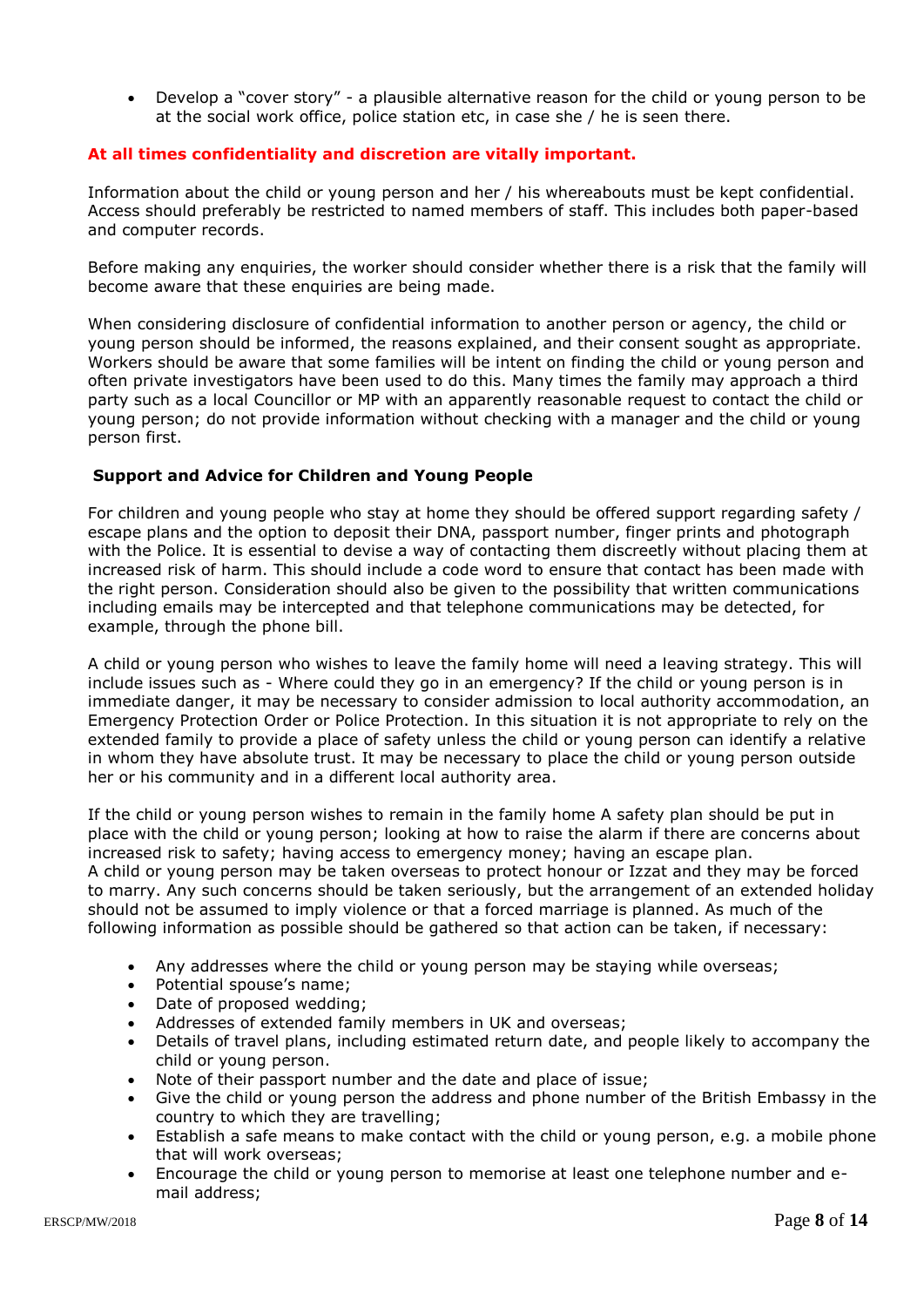- Ask the child or young person for details of a trusted person in the UK with whom they will keep in contact whilst overseas, who will act on their behalf and who can be approached if they do not return;
- Take a written statement from the child or young person that they want the social worker (or another person) to act on their behalf if they do not return by a certain date;
- Ask the child or young person to make contact without fail on their return;
- Record some information that only the child or young person will know this may help later in confirming their identity.

If there is a clear risk of violence or forced marriage and the risk is imminent, it may be necessary to take emergency action to remove the child or young person from home in order to protect them and prevent the travel abroad.

Children or young people may run away from home to escape the threat of violence face particular difficulties. Agencies may be criticised for providing support and protection to a child or young person who has run away from home, and for failing to share information about the child or young person's whereabouts with the family. The first consideration must be for the child or young person's safety and welfare.

Any child or young person who has run away from home should be spoken to on their own to establish why they ran away. Issues related to Honour Based Abuse may come to light at this time. If the child or young person is at risk of violence, it may not be in their best interests to disclose any information to their family, friends, or members of their community until their continued safety has been secured.

## **Responding to Honour Based Abuse or threat of Honour Based Abuse**

Honour Based Abuse places young people and vulnerable adults at risk of possible physical and emotional harm. Some cases have resulted in the child or young person being murdered. Therefore Honour Based Abuse should be considered as a potential risk factor in any Assessment. All agencies need to be aware of Honour Based Abuse, its likely consequences and the possibility of dealing with the issue.

It is important that staff of all agencies understand the difficulties that children and young people face when living with the threat or consequences of Honour Based Violence. In addition, they are likely to have no experience of living outside the family and may face rejection and harassment by the family and by the community.

Information or a referral about Honour Based Abuse may be received from the child or young person, from a friend or relative, or from a statutory, voluntary or faith organisation.

#### **4. FORCED MARRIAGE**

## **Guidance:**

- [Honour based Abuse, Forced Marriage and Female Genital Mutilation: a Policing Strategy](http://library.college.police.uk/docs/appref/Final%20NPCC%20HBA%20strategy%202015%202018December%202015.pdf)
- [GOV.UK guidance on forced marriage](https://www.gov.uk/forced-marriage)
- [HM Government \(2014\) The Right to Choose: Multi-agency statutory guidance for dealing](https://www.gov.uk/government/uploads/system/uploads/attachment_data/file/322310/HMG_Statutory_Guidance_publication_180614_Final.pdf)  [with forced marriage](https://www.gov.uk/government/uploads/system/uploads/attachment_data/file/322310/HMG_Statutory_Guidance_publication_180614_Final.pdf)
- [HM Government \(2014\) Multi-agency practice guidelines: Handling Cases of Forced](https://www.gov.uk/government/uploads/system/uploads/attachment_data/file/322307/HMG_MULTI_AGENCY_PRACTICE_GUIDELINES_v1_180614_FINAL.pdf)  [Marriage.](https://www.gov.uk/government/uploads/system/uploads/attachment_data/file/322307/HMG_MULTI_AGENCY_PRACTICE_GUIDELINES_v1_180614_FINAL.pdf)
- In addition to the above, practitioners might find CPS (2014) Honour Based Violence and [Forced Marriage: Guidance on Identifying and Flagging cases](https://www.cps.gov.uk/legal-guidance/honour-based-violence-and-forced-marriage-guidance-identifying-and-flagging-cases) useful.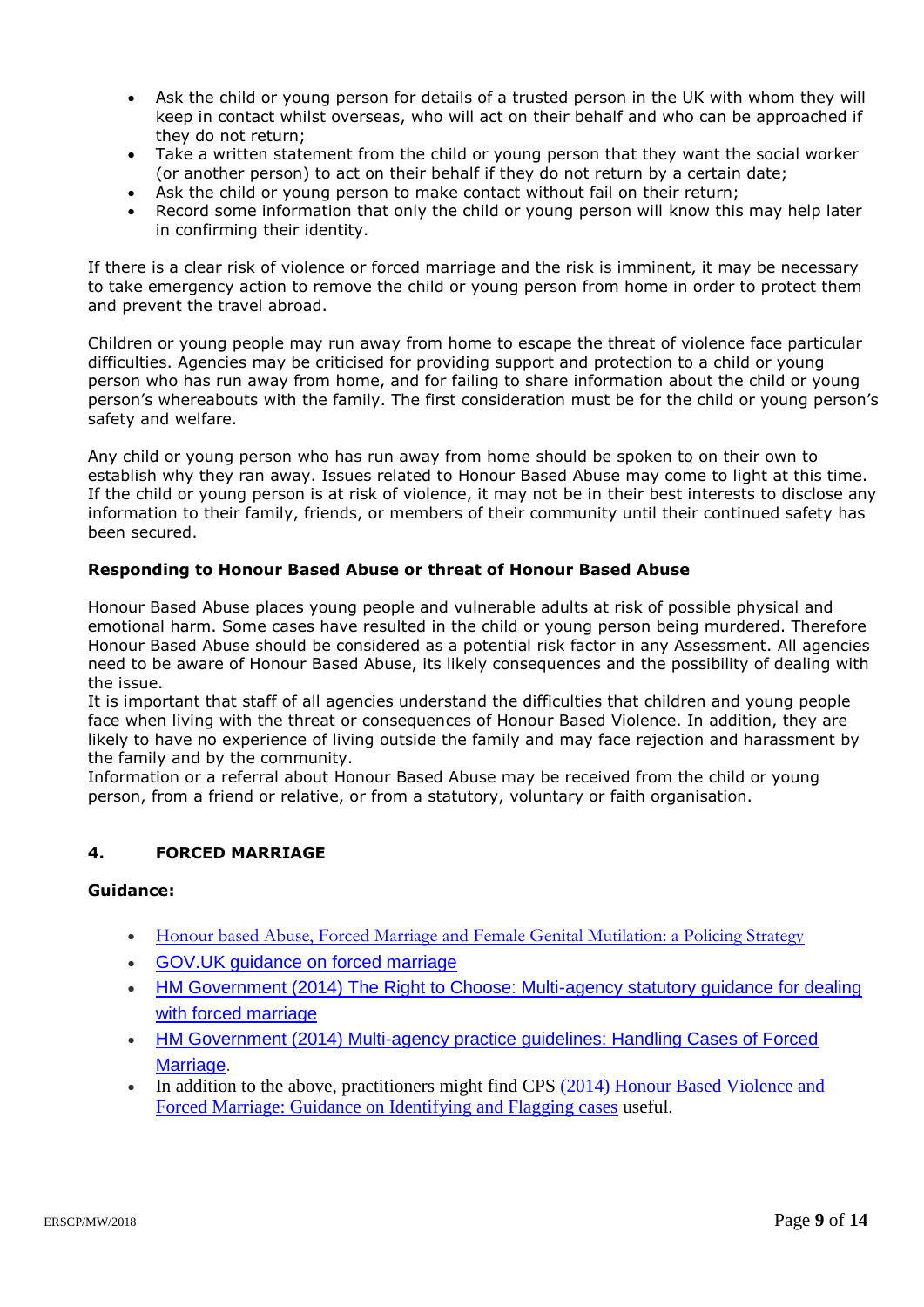# **Definitions:**

A clear distinction must be made between a forced marriage and an arranged marriage. **A forced marriage is a marriage conducted without the full consent of both parties and where pressure is a factor**. Differences between forced and arranged marriages are outlined below:

- In arranged marriages the families of both spouses take a leading role in the arrangements but the choice of whether or not to accept them remains with the young people;
- In forced marriage one or both of the spouses do not consent and some element of pressure is involved. This can include physical and/or emotional strain;
- Forced marriage is a human rights abuse and it falls within the Crown Prosecution Service's definition of domestic abuse. It can also constitute both child abuse and sexual abuse;
- Forced marriage is not a private, personal, domestic, family, religious or cultural issue and fears that it is racist or culturally insensitive to condemn forced marriage are unsupported.

In 2004, the legal definition of domestic abuse was extended to include acts perpetrated by extended family as well as intimate partners. Consequently, acts such as forced marriage and other so called 'honour' crimes" which can include abduction and murder can now come under the definition of domestic abuse.

## **The scope of the problem:**

Some 250 cases are reported to the Foreign and Commonwealth Office each year with many others going unreported. Male victims account for 15% of cases. Cases may occur at any age, with the majority being aged 15-24 and involving South Asian families. Some cases occur in the UK without any overseas element.

## **Motives Promoting Forced Marriage:**

Parents who force their children to marry often justify their behaviour as protecting their children, building stronger families, and preserving cultural or religious traditions. They do not see anything wrong in their actions. Forced marriage cannot be justified on religious grounds; every major faith condemns it and freely given consent is a requirement of Christian, Jewish, Hindu, Muslim and Sikh marriages. Often parents believe that they are upholding the cultural traditions of their home country, when in fact practices and values there have changed. Some parents come under significant pressure from their extended families to get their children married. In some instances, an agreement may have been made about marriage when a child is in their infancy. Some of the key motives that have been identified are:

- Controlling unwanted behaviour and sexuality (including perceived promiscuity, or being gay, lesbian, bisexual or transgender) - particularly the behaviour and sexuality of women;
- Protecting 'family 'honour';
- Responding to peer group or family pressure;
- Attempting to strengthen family links;
- Ensuring land, property and wealth remain within the family;
- Protecting perceived cultural ideals (which can often be misguided or out of date);
- Protecting perceived religious ideals which are misguided;
- Preventing 'unsuitable' relationships, e.g. outside the ethnic, cultural, religious or caste group;
- Assisting claims for residence and citizenship;
- Fulfilling long-standing family commitments.
- The Legal Position

The Marriage Act 1949 and the Matrimonial Causes Act 1973 govern the law on marriage in England and Wales. The minimum age at which a person is able to consent to marriage is 16; a person between the ages of 16 and 18 may not marry without parental consent (unless the young person is a widow/widower). Section 12c of the Matrimonial Causes Act 1973 states that a marriage shall be voidable if "either party to the marriage did not reasonably consent to it, whether in consequence of pressure, mistake, unsoundness of mind or otherwise". Voidable means the marriage is valid until it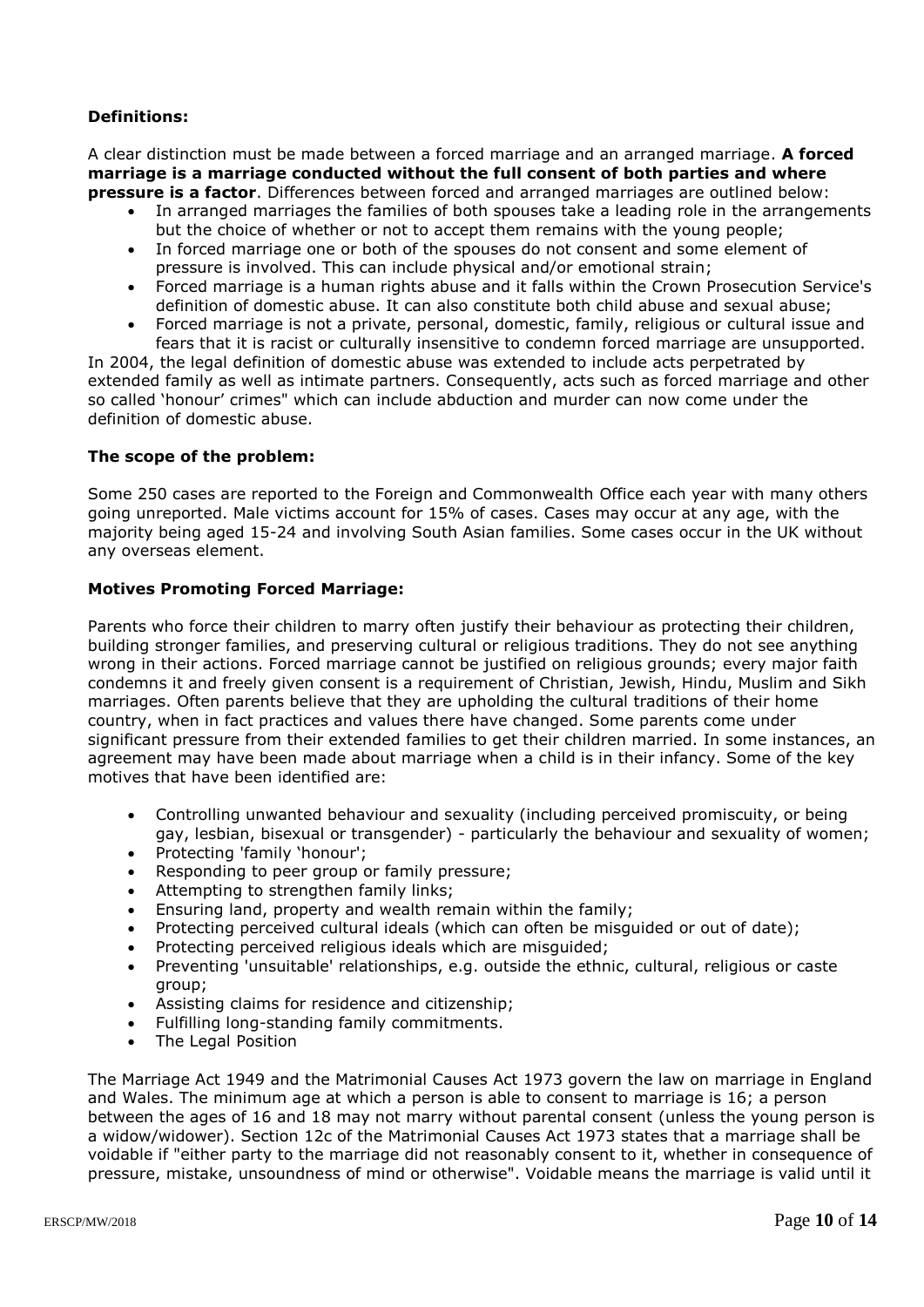is challenged by one of the parties, at which time the court can award a decree of nullity cancelling the marriage.

Anyone threatened with forced marriage or forced to marry against their will can apply for a Forced Marriage Protection Order. Such an order can be granted to prevent a marriage occurring or, where a forced marriage has already taken place, to offer protective measures. Orders may contain prohibitions (e.g. to stop someone from being taken abroad), restrictions (e.g. to hand over all passports and birth certificates and not to apply for a new passport), requirements (e.g. to reveal the whereabouts of a person or to enable a person to return to the UK within a given timescale) or such other terms as the court thinks appropriate to stop or change the conduct of those who would force the victim into marriage. A power of arrest may be added where violence is threatened.

#### **A Forced Marriage Protection Order is a significant step in the management of the case and can significantly raise the risk. Decisions about such orders are to be made with multi agency consultation.**

Fifteen County Courts have been designated to deal with applications, including the Leeds Combined Court.

Third parties such as relatives, friends, voluntary workers and police officers can apply for a protection order with the leave of the Court. Since 1 November 2009, local authorities can apply for a protection order for a vulnerable adult or child without the leave of the court. For further advice and information about how to make such an application, see the guidance for local authorities on applying for [Forced Marriage Protection Orders, published by the Ministry of](http://www.justice.gov.uk/protecting-the-vulnerable/forced-marriage)  [Justice in November 2009](http://www.justice.gov.uk/protecting-the-vulnerable/forced-marriage) and [HM Courts & Tribunals Service, Forced marriage Protection orders:](http://lincolnshirescb.proceduresonline.com/pdfs/forced_marriage_prot_orders.pdf)  [How can they protect me? \(FL 702\).](http://lincolnshirescb.proceduresonline.com/pdfs/forced_marriage_prot_orders.pdf)

The Anti-social Behaviour, Crime and Policing Act 2014 made it a criminal offence, with effect from 16 June 2014, to force someone to marry. This includes:

- Taking someone overseas to force them to marry (whether or not the forced marriage takes place);
- Marrying someone who lacks the mental [Capacity](http://trixresources.proceduresonline.com/nat_key/keywords/capacity.html) to consent to the marriage (whether they're pressured to or not).

Breaching a Forced Marriage Protection Order is also now a criminal offence. The civil remedy of obtaining a Forced Marriage Protection Order through the family courts, as set out above, continues to exist alongside the criminal offence, so victims can choose how they wish to be assisted.

Forcing someone to marry can result in a sentence of up to 7 years in prison.

Disobeying a Forced Marriage Protection Order can result in a sentence of up to 5 years in prison.

#### **Warning Signs:**

The following factors collectively or individually may be an indication that a young person fears they may be forced to marry or that a forced marriage has already taken place. However it is important not to assume that because a young person is facing forced marriage simply on the basis that they present with one or more of these signs. It is important for Social Workers and other professionals working with young people to assess the young person's situation using the Framework for the assessment of Children in Need and their families:

| <b>Education</b>                                  | <b>Employment</b>                 |  |
|---------------------------------------------------|-----------------------------------|--|
| $\bullet$ Truancy;                                | • Poor performance/attendance;    |  |
| • Low motivation;                                 | • Limited career choices;         |  |
| • Poor exam results;<br>• Withdrawal from School. | • Unreasonable financial control. |  |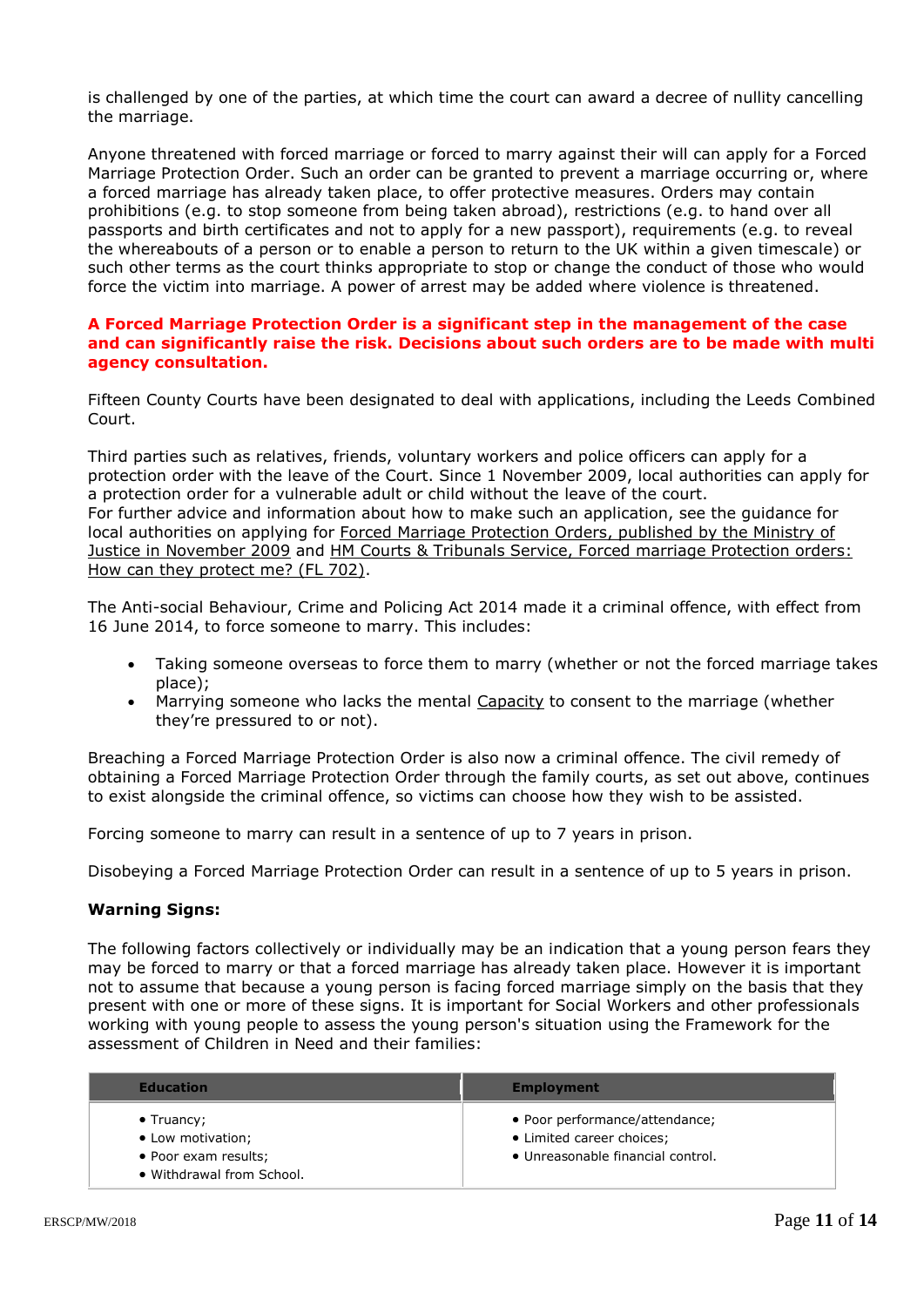| <b>Family History</b>        | <b>Health</b>        |
|------------------------------|----------------------|
| • Siblings forces to marry;  | • Self-Harm;         |
| • Family disputes;           | • Attempted suicide; |
| • Domestic abuse;            | • Eating disorders;  |
| • Running away;              | • Depression;        |
| • Unreasonable restrictions. | • Isolation.         |

## **What to do:**

Forced marriage places adults at Risk and children at risk of rape and possible physical harm. Some cases have resulted in the reluctant spouse being murdered. Where an allegation of forced marriage or intended forced marriage is raised, the following steps should be taken:

- See the young person on their own in a secure and private place;
- Explain all the options to the young person and recognise and respect their wishes. If the young person does not want children's social care to intervene, the professional will need to consider whether the young person's wishes should be respected or whether the young person's safety requires that further action be taken. This decision must be taken in consultation with a named or designated professional/ Child protection Advisor for the organization. Decisions not to make a referral must be recorded;
- Following agreement with the young person, advise the named child protection advisor, as appropriate, make a referral to East Riding Children's Safeguarding Hub (SaPH):

Children's Safeguarding Hub: Monday to Thursday 8.30am-5pm, Friday 8.30am - 4:30pm and can be contacted on: Tel: (01482) 395500 Out of hours (01482) 393939

#### **The Role of Children's Social Work Service**

Children's Social Work Service should initiate a strategy discussion with the Police under child protection procedures and the need for immediate protection and placement away from the family considered. A referral to the Police must be made if there is any suspicion that a crime has been committed; Children's Social Care must involve the young person in all discussions and provide details of the action which agencies will undertake.

#### **The Role of the Police**

Perpetrators may be prosecuted for a variety of offences, such as force marriage, threatening behaviour, conspiracy, assault, kidnap, abduction, rape and murder. If the person is under 18, or is an adult identified as at risk the Police will investigate in line with the National College of Policing Approved Professional Practice guidance: [https://www.app.college.police.uk/app-content/major](https://www.app.college.police.uk/app-content/major-investigation-and-public-protection/forced-marriage-and-honour-based-violence/?s=honor+based+abuse+approved+professional+practice)[investigation-and-public-protection/forced-marriage-and-honour-based](https://www.app.college.police.uk/app-content/major-investigation-and-public-protection/forced-marriage-and-honour-based-violence/?s=honor+based+abuse+approved+professional+practice)[violence/?s=honor+based+abuse+approved+professional+practice](https://www.app.college.police.uk/app-content/major-investigation-and-public-protection/forced-marriage-and-honour-based-violence/?s=honor+based+abuse+approved+professional+practice)

#### **What not to do:**

#### **Do not:**

- Treat such allegations merely as a domestic issue and send the young person back to the family home as part of routine child protection procedures;
- Ignore what the young person has told you or dismiss out of hand the need for immediate protection;
- Approach the young person's family, friends or those people with influence within the community, without the express consent of the young person, as this will alert them to your enquiries;
- Contact the family in advance of any enquiries, either by telephone or letter;
- Breach confidentiality except where necessary in order to ensure the young person's safety.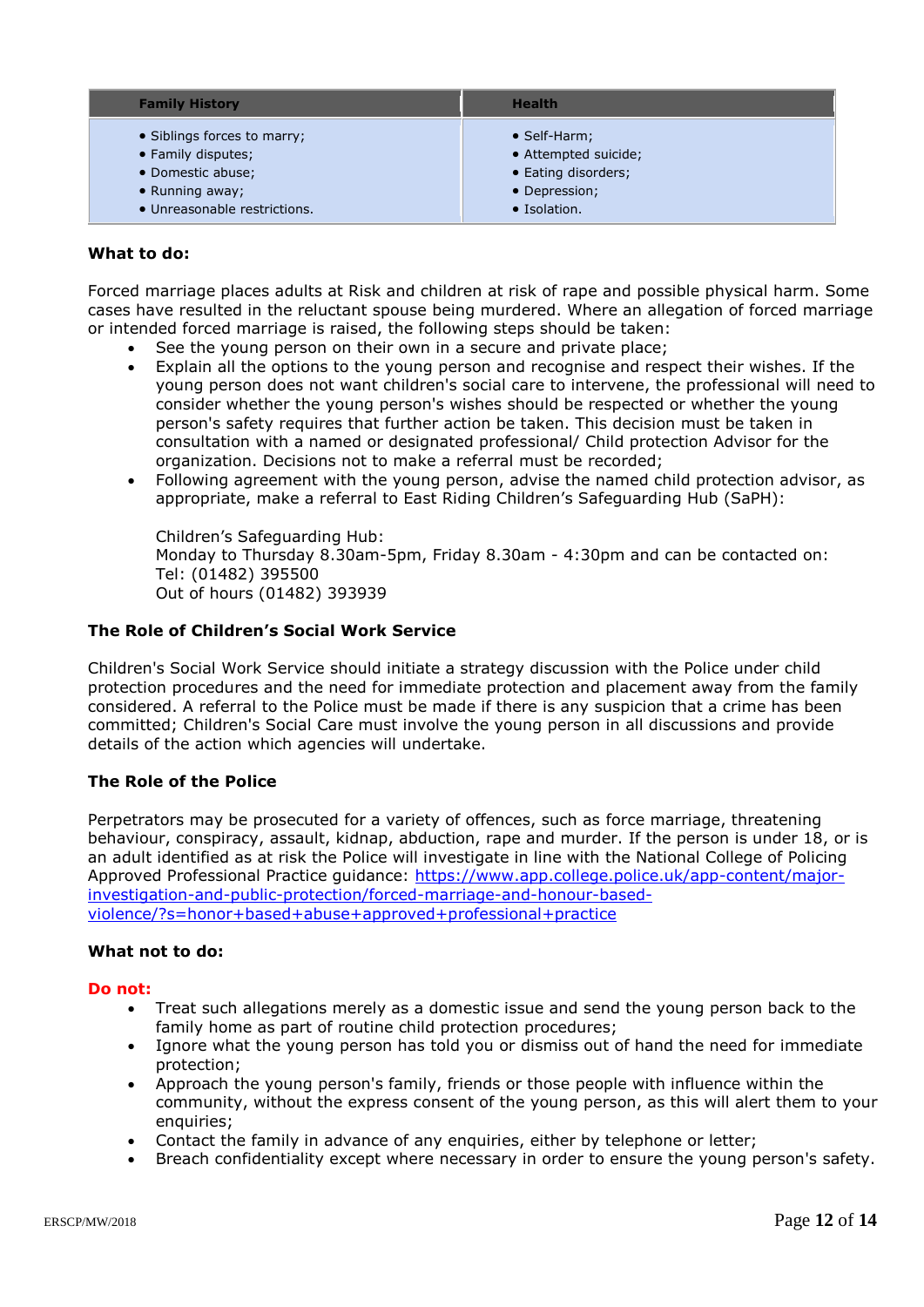Do not attempt to be a go-between. Mediation, reconciliation and family counselling as a response to forced marriage can be extremely dangerous. Some cases have resulted in the reluctant spouse being murdered.

#### $\bullet$ **At all times confidentiality and discretion are vitally important.**

## **Information Requirements:**

Subject to the need for safety and confidentiality in making enquiries, the following information and documentation should be acquired. It is important to get as much information as possible when a case is first reported, as there may not be another opportunity for the individual reporting to make contact. The case may be reported by a third party or the young person under threat. Whoever reports the case, you should:

- Obtain details of the individual making the report, their contact details, and their relationship with the young person;
- Obtain details of the young person under threat including:
- Date of report;
- Name of individual under threat;
- Nationality;
- Age;
- Date and place of birth;
- Passport details;
- School details;
- Employment details;
- Full details of the allegation;
- Name and address of parents;
- Obtain a list from the young person under threat of all those friends and family who can be trusted;
- Establish a code word to ensure you are speaking to the right person;
- Establish a way of contacting them discreetly in the future that will not put them at risk of harm;
- Record details about any threats or hostile actions against the young person, whether reported by the victim or a third party;
- Obtain a recent photograph and other identifying documents. Document any other distinguishing features such as birthmarks and tattoos etc.;
- Establish the nature and level of risk to the safety of the individual (e.g. are they pregnant, do they have a secret boyfriend/girlfriend, are they self-harming, are they already secretly married);
- Establish if there are any other family members at risk of forced marriage or if there is a family history of forced marriage and abuse.

The case should be reported to the Foreign and Commonwealth Office who will offer further advice and assistance. This is possible even in circumstances where the young person is already overseas or the marriage has already taken place.

## **5. FURTHER ADVICE**

The Foreign and Commonwealth Office (FCO) Community Liaison Unit (CLU) G55 Old Admiralty Building Whitehall SW1A 2PA 020 7008 0135 020 7009 0230 020 7008 8708 (all office hours 0900-1730) 020 7008 1500 (out of hours/emergency) Email: [clu@fco.gov.uk](mailto:clu@fco.gov.uk) (020 7008 8706/0230/0135)

The Forced Marriage Unit can be contacted for advice and support on: